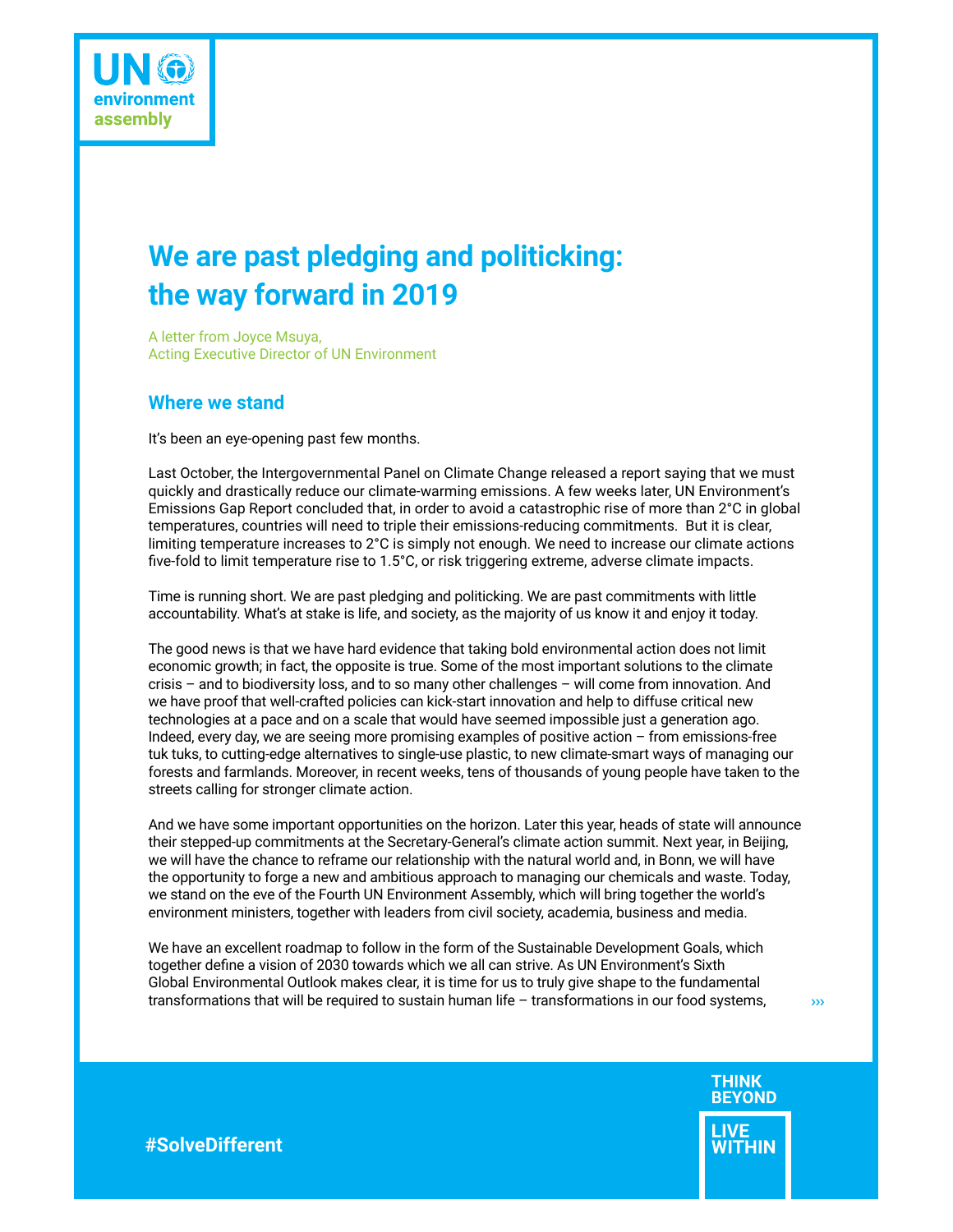energy systems, waste systems, economic systems – and indeed our value systems. We must help people everywhere grasp the enormous scale of the transformation that will be required, while also awakening them to the many opportunities inherent in that shift.

If we focus on just the next few years, there are three complex environmental challenges that we must tackle with courage and resolve: addressing climate change, stopping biodiversity loss, and awakening the world's consumers and producers to the reality of their environmental footprints. Around each of these challenges, we have seen the emergence of a network of dedicated practitioners who are deeply engaged in fnding innovative and effective solutions. But too often we see that the people working on one of these challenges are not aware of the progress that has been made – or the lessons that have been learned, or the battles that have been fought – in the others. We tend to see these three areas as separate challenges, but in terms of the actions required to tackle them, they are nearly one and the same.

We need to break through the echo chambers that have built up in distinct environmental spheres, and come together to fnd solutions that deliver the sort of transformational and systemic changes that humanity requires. We need to move from working on issues to taking on systems, and thinking about how we can fundamentally change them to ensure a healthy future for our children and grandchildren.

#### **Opportunities**

The question, of course, is how to do this. How do we address climate change, biodiversity loss, and sustainable consumption and production in a way that cuts across silos and delivers far-reaching impact?

There are numerous ways to approach this challenge, but we see fve big opportunities that are critical entry points for systemic change. Each of these opportunities has a strong link to the health of our climate, and each irreversibly integrates the economic, social and environmental aspects of sustainable development.

It's clear that we need to transform the way our economies work, and the way we value the things that we consume. By "decarbonizing" our economies, we will be able to break the link between growth and increased resource use, and put an end to our throwaway consumption culture. We can achieve these aims by embracing "**circularity"**: reducing waste, reusing materials and redesigning how we create value from products and services.

Second, it is time for a **New Deal for Nature** that fundamentally resets our relationship with the planet. There are four critical pieces of this puzzle: acknowledging the value of our forests, oceans and other natural capital in our fnancial accounts; informing all of our infrastructure decisions with environmental considerations; transforming the way we produce and consume food, to minimize waste and make our diets more sustainable; and driving a new global effort to protect and restore our wildlife and wild places, as well as the many benefts that those resources provide to human beings. Part of our work on nature must include helping to determine what will replace the Aichi Biodiversity Targets after their 2020 deadline expires and how to place people at the centre of the solution.

Third, by 2050, an estimated 68 per cent of the global population will be living in urban areas, up from just over 50 per cent today.<sup>1</sup> We need to fundamentally rethink how our **cities** function – from waste disposal to clean mobility to urban planning. Smart and sustainable urban planning represents a tremendous opportunity to reduce the strain we put on the planet, while also improving the quality of life of billions of people, especially in low-income countries, which will account for 90 per cent of the predicted urban growth.<sup>2</sup>

Fourth, the world needs to embrace **clean cooling.** Having access to cooling is not a luxury; it underpins the ability of millions to live in health and comfort. Cooling solutions are essential to everyday life. As temperatures rise, the demand for air conditioning and refrigeration is set to skyrocket. Indeed, the energy consumption of the cooling and heating sectors could multiply 33 times before the end

2 United Nations Department of Economic and Social Affairs (2014),

›››

<sup>1</sup> United Nations Department of Economic and Social Affairs (2018),<br>https://www.un.org/development/desa/publications/2018-revision-of-world-urbanization-prospects.html

https://www.un.org/development/desa/publications/2018-revi

https://esa.un.org/unpd/wup/publications/files/wup2014-highlights.pdf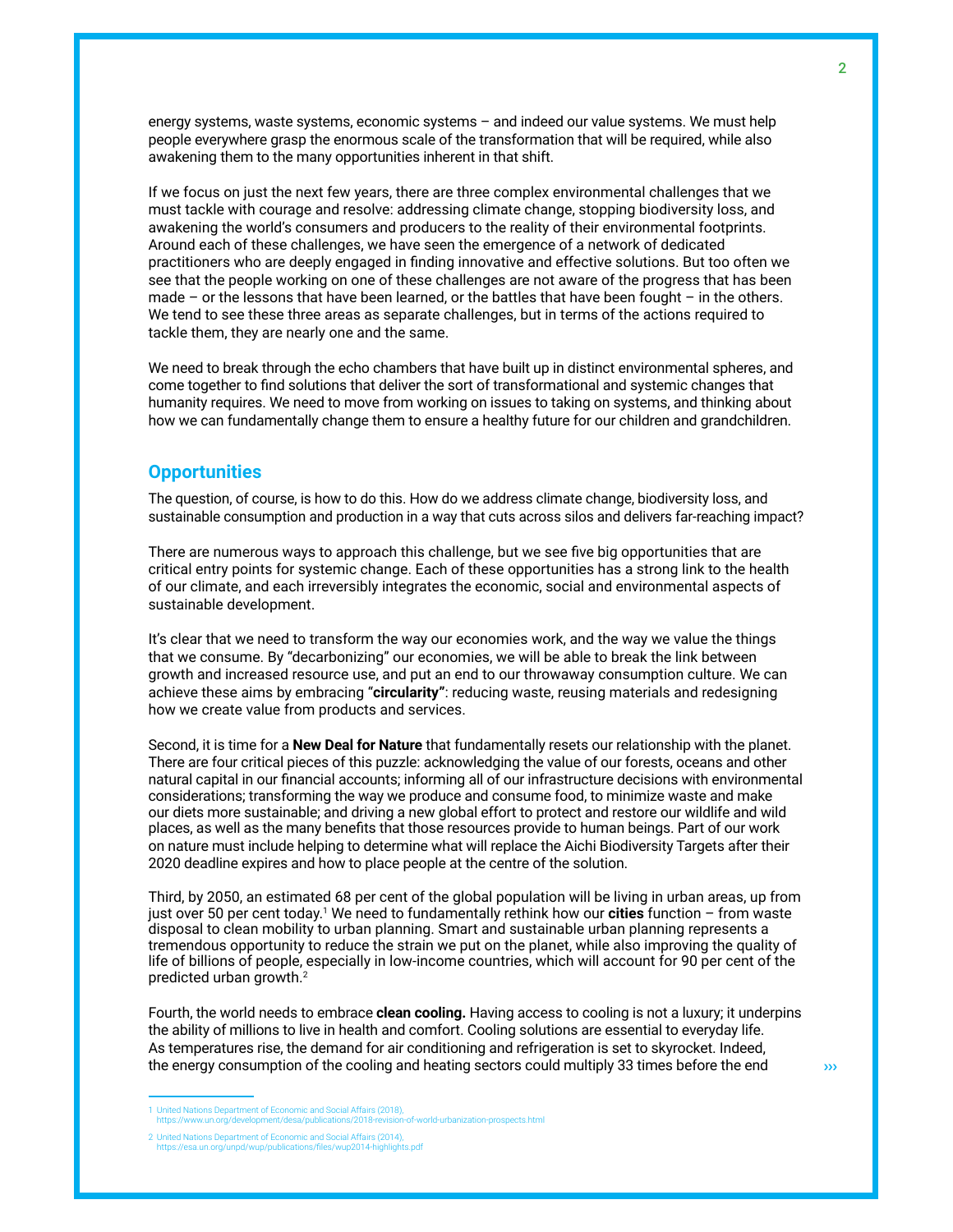of the century.<sup>3</sup> We must be ready to meet the growing demand for cooling with smart, accessible technologies that improve people's lives without harming the planet.

And fnally, we need to see a near-total shift to **renewable sources of energy,** which have the power to transform lives and economies while safeguarding the planet. Sixty-six per cent of all of the electricity produced around the globe still comes from dirty fossil fuels.4 By 2050, that fgure must fall to the single digits, while energy from renewables needs to skyrocket. We must urgently reduce barriers to the uptake of solar, wind and other sources of renewable energy, while supporting governments, individuals and companies everywhere to make smart choices in how they source their power.

If we are able to drive systemic change across these areas, then we will contribute to lifting people out of poverty and building a safer, healthier and more equitable world. Because by protecting the planet – as we have seen on so many occasions – we are also protecting its people.

#### **Pathways**

The role of UN Environment is more critical than ever, and the UN reforms now underway demand a strengthening of our delivery models and a renewed drive for results. We are becoming, and we must continue to become, an even more effective organization, one that is able to respond nimbly to the fuid and pressing demands of environmental leadership.

We have the **power to convene** Member States, civil society groups, businesses, citizens and other stakeholders – even when those parties may be at odds – to fnd solutions to our common challenges. Let us exploit this power. We have the ability to **diffuse knowledge and innovation** by highlighting on a global level the most compelling, effective and replicable environmental policies and practices, no matter their source. Let us accelerate this work. In line with our mandate and drawing on our substantial body of science, we can be a powerful **advocate for action** on pressing environmental challenges. Let us make it our imperative to speak up. And fnally, we **showcase on a global stage** those Member States and partners that demonstrate exceptional leadership on behalf of the environment. Let us shine even more light on the many bold and positive actions that we see around us.

In all of these ways, UN Environment seeks to demonstrate what works and accelerate the replication of the most promising breakthroughs. We fnd the solutions, then strive to bring them to scale as urgently as possible. In all of our areas of work, UN Environment follows fve pathways, which we have found to deliver the most tangible results:

The frst, of course, is **engaging people.** UN Environment communicates directly with citizens around the globe – both within and outside the environmental community – to inform choices, inspire action and shift social norms in support of the environment. We always strive to ensure that we bring people along with us in every step of our work.

Second, in our work with governments at all levels, UN Environment supports and showcases science-informed **policies** that have the potential to transform humanity's relationship with our environment. We also host global **platforms** – from the UN Environment Assembly to international fnancial networks to multilateral environmental agreements – that catalyse coherent and systemic action on behalf of the planet.

Third, UN Environment strives to identify data-driven **political solutions**, while always respecting the principles of neutrality and transparency and adhering to our essential commitment to sound science.

Fourth, UN Environment works hand-in-hand with **partners** in the public sector, the citizen sector and the private sector. Our partners include academic institutions, civil society organizations, faith-based groups, and communities around the world.

<sup>3</sup> UN Environment (2018), http://conf.montreal-protocol.org/meeting/workshops/energy-efciency/presession/breifngnotes/briefngnote-a\_importance-of-energy-efciency-initioning-and-heat-pump-sectors.pdf

<sup>4</sup> The World Bank (2014), https://data.worldbank.org/indicator/EG.ELC.FOSL.ZS